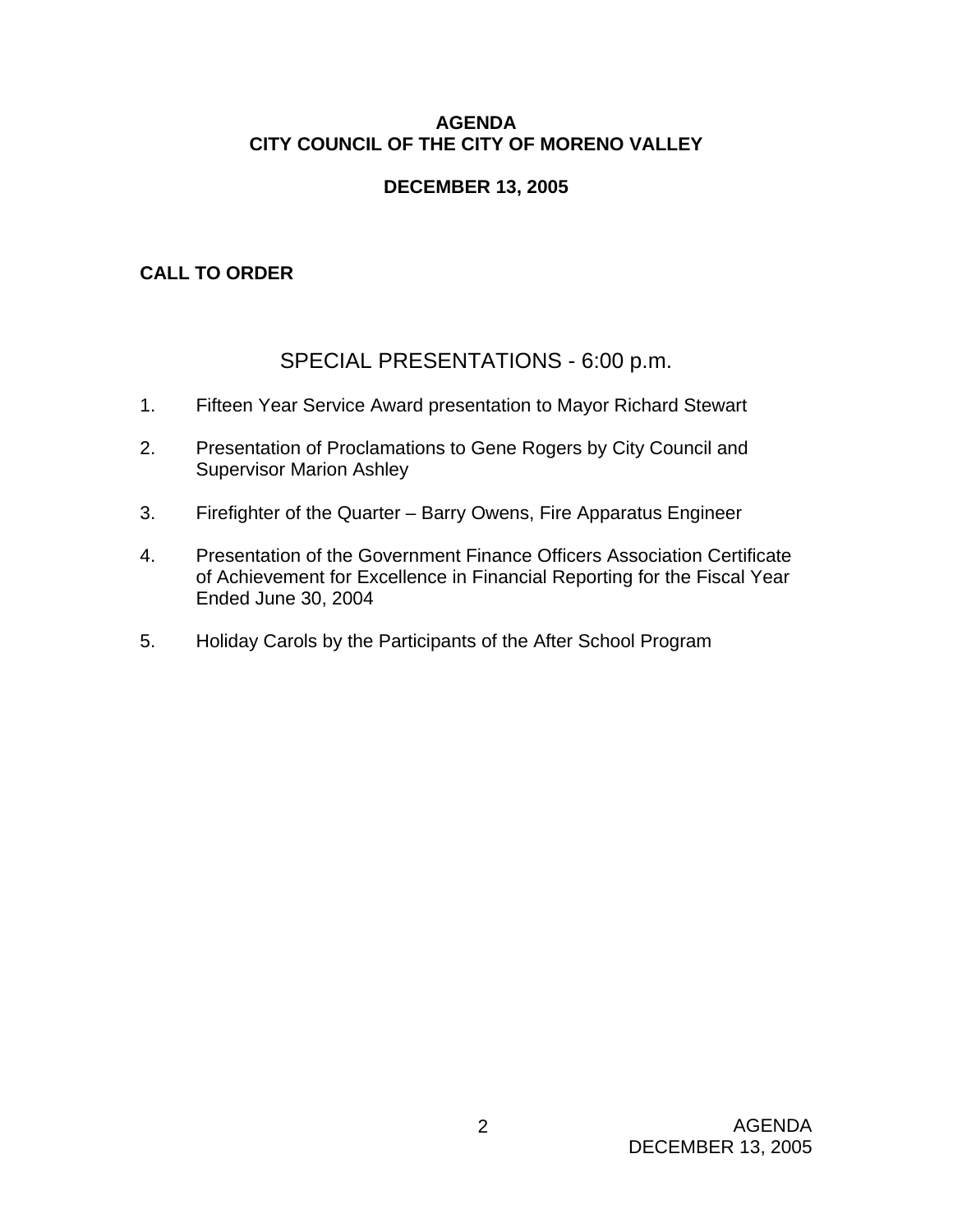### **AGENDA JOINT MEETING OF THE CITY COUNCIL OF THE CITY OF MORENO VALLEY MORENO VALLEY COMMUNITY SERVICES DISTRICT COMMUNITY REDEVELOPMENT AGENCY OF THE CITY OF MORENO VALLEY AND THE BOARD OF LIBRARY TRUSTEES**

### **REGULAR MEETING - 6:30 P.M.**

**CALL TO ORDER** (Joint Meeting of the City Council of the City of Moreno Valley, Moreno Valley Community Services District, Community Redevelopment Agency of the City of Moreno Valley and the Board of Library Trustees - actions taken at the Joint Meeting are those of the Agency indicated on each Agenda item)

#### **PLEDGE OF ALLEGIANCE**

**INVOCATION** – Pastor John Milhouse, Calvary Chapel of Moreno Valley

### **ROLL CALL**

### **INTRODUCTIONS**

PUBLIC COMMENTS **ON MATTERS ON THE AGENDA** WILL BE TAKEN UP AS THE ITEM IS CALLED FOR BUSINESS, BETWEEN STAFF'S REPORT AND CITY COUNCIL DELIBERATION (SPEAKER SLIPS MAY BE TURNED IN UNTIL THE ITEM IS CALLED FOR BUSINESS.) Those wishing to speak should submit a BLUE speaker slip to the Bailiff. There is a three-minute limit per person. All remarks and questions shall be addressed to the presiding officer or to the City Council and not to any individual Council member, staff member or other person.

PUBLIC COMMENTS **ON MATTERS NOT ON THE AGENDA** UNDER THE JURISDICTION OF THE CITY COUNCIL WILL BE HEARD PRIOR TO CITY COUNCIL REPORTS AND CLOSING COMMENTS. IN THE EVENT THAT THE AGENDA ITEM FOR SUCH PUBLIC COMMENTS HAS NOT BEEN CALLED BY 9:00 P.M., IT SHALL BE CALLED AS THE NEXT ITEM OF BUSINESS FOLLOWING THE CONCLUSION OF ANY ITEM BEING HEARD AT 9:00 P.M. Those wishing to speak should submit a BLUE speaker slip to the Bailiff. There is a three-minute limit per person. All remarks and questions shall be addressed to the presiding officer or to the City Council and not to any individual Council member, staff member or other person.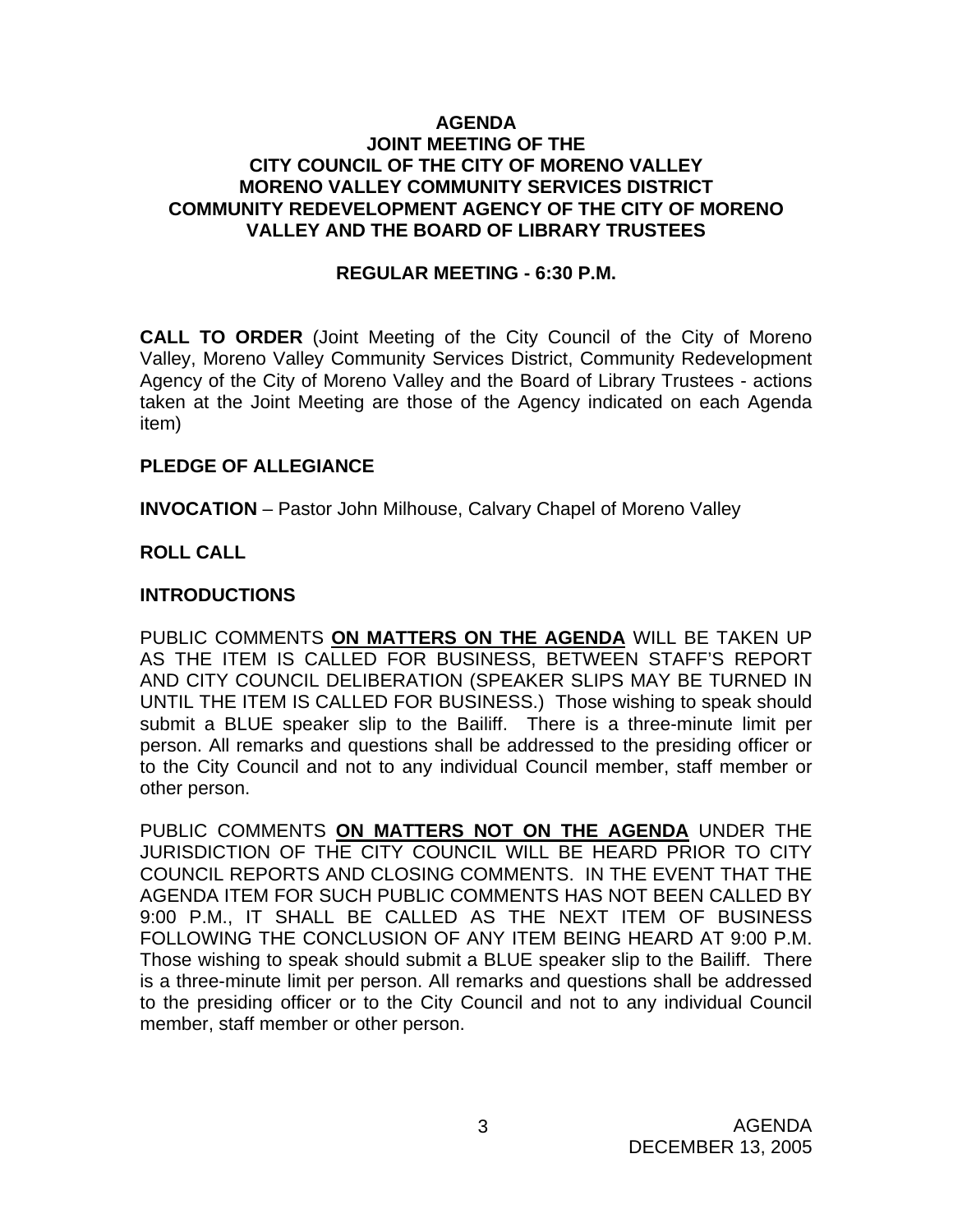### **JOINT CONSENT CALENDARS (SECTIONS A-D) OF THE CITY COUNCIL OF THE CITY OF MORENO VALLEY, MORENO VALLEY COMMUNITY SERVICES DISTRICT, COMMUNITY REDEVELOPMENT AGENCY OF THE CITY OF MORENO VALLEY, AND THE BOARD OF LIBRARY TRUSTEES**

All items listed under the Consent Calendars, Sections A, B, C, and D are considered to be routine and non-controversial, and may be enacted by one motion unless a member of the Council, Community Services District, Redevelopment Agency or the Board of Library Trustees requests that an item be removed for separate action. The motion to adopt the Consent Calendars is deemed to be a separate motion by each Agency and shall be so recorded by the City Clerk. Items withdrawn for report/discussion will be heard after public hearing items.

## **A. CONSENT CALENDAR** - **CITY COUNCIL**

- A1. ORDINANCES FIRST READING BY TITLE ONLY Recommendation: Waive reading of all Ordinance Introductions and read by title only.
- A2. MINUTES REGULAR MEETING OF NOVEMBER 22, 2005 (Report of: City Clerk's Department) Recommendation: Approve as submitted.
- A3. WARRANT REPORT- OCTOBER 31, 2005 (Report of: Finance Department) Recommendation: Adopt Resolution No. 2005-114, approving the Warrant Report, dated October, 2005 in the total amount of \$8,920,617.65.

Resolution No. 2005-114

A Resolution of the City Council of the City of Moreno Valley, California, Approving the Warrant Report Dated October 31, 2005

- A4. RENTAL HOUSING INSPECTION PROGRAM BUDGET APPROPRIATION (CONTINUED FROM 10/18/2005) (Report of: Community Development Department) Recommendation: Authorize an appropriation in the amount of \$86,455 to account 010.45210 to cover the salary, benefits and associated costs to hire a Code Compliance Officer II to implement the Rental Housing Inspection Program.
- A5. REQUEST FOR PURCHASE OF TWENTY-SIX (26) BATTERY BACKUP SYSTEM COMPONENTS – PROJECT NO. 05- 12567322 (Report of: Public Works Department)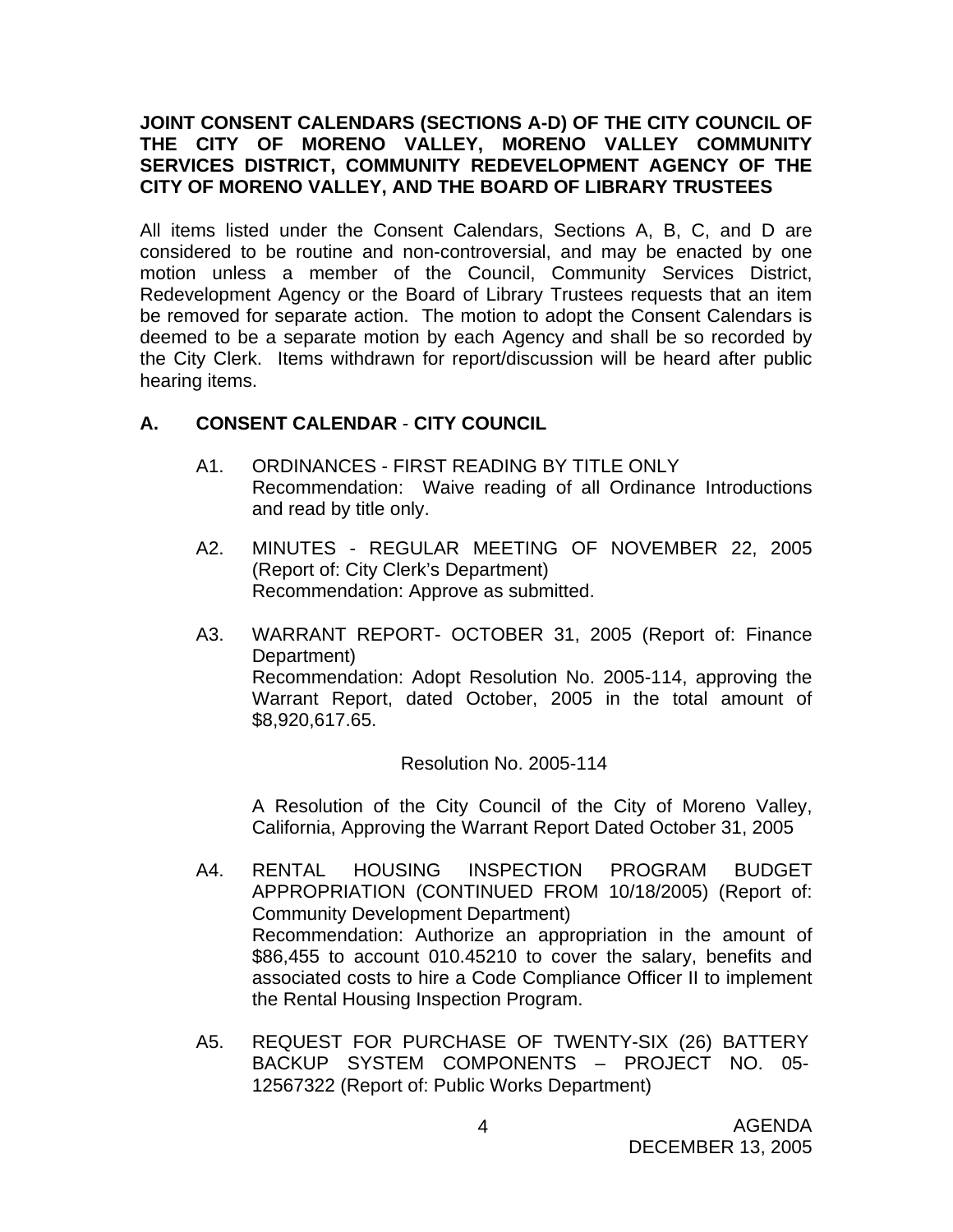Recommendation: Authorize the issuance of a Purchase Order to JTB Supply Co., Inc. in the amount of \$130,046.00 which includes the purchase amount, plus 10% contingency (Account No. 125.67322.7400)

- A6. APPROVAL OF FINAL MAP 31257 SINGLE FAMILY RESIDENTIAL PROJECT, AND ACCEPT BONDS & AGREEMENT FOR PUBLIC RIGHT-OF-WAY IMPROVEMENTS – NORTHWEST CORNER OF PIGEON PASS ROAD AND SWAN STREET, SUBDIVIDER – MALTON CONSTRUCTION (Report of: Public Works Department) Recommendation: Approve Final Map 31257, authorize the City Clerk to sign the map and transmit said map to the County Recorder's Office for recordation; accept the Bonds and Agreement for Public Improvements; authorize the Mayor to execute the Agreement; direct the City Clerk to forward the signed Agreement to the County Recorder's Office for recordation; and authorize the City Engineer to execute any amendments to the agreement if the required street improvements are not completed within twenty-four (24) months.
- A7. PUBLIC MEETING REGARDING MAIL BALLOT PROCEEDINGS FOR: OUTBACK STEAKHOUSE RESTAURANT - APN 291-570- 035 (AND ANY DIVISION THEREOF) FOR APPROVAL OF THE NATIONAL POLLUTANT DISCHARGE ELIMINATION SYSTEM (NPDES) REGULATORY RATE SCHEDULE, LOCATED NEAR THE NORTHEAST CORNER OF TOWNGATE CIRCLE AND CENTERPOINT DRIVE; MAIL BALLOT PROCEEDING FOR CACTUS COMMERCE, LLC - APN 297-130-050 (AND ANY DIVISION THEREOF) FOR APPROVAL OF THE NATIONAL POLLUTANT DISCHARGE ELIMINATION SYSTEM (NPDES) REGULATORY RATE SCHEDULE, LOCATED ON THE NORTHWEST CORNER OF GOLDENCREST DRIVE AND COMMERCE CENTER DRIVE; AND MAIL BALLOT PROCEEDING FOR SUNNYMEAD VILLAS, LLC - APNS 479-050- 005, 479-050-006 AND 479-050-007 (AND ANY DIVISION THEREOF) FOR APPROVAL OF THE NATIONAL POLLUTANT DISCHARGE ELIMINATION SYSTEM (NPDES) REGULATORY RATE SCHEDULE, LOCATED ON THE SOUTH SIDE OF SUNNYMEAD BOULEVARD NEAR KITCHING STREET (Report of: Public Works Department)

Recommendation: Accept public comments regarding the mail ballot proceedings for: Outback Steakhouse Restaurant – APN 291-570-035, Cactus Commerce, LLC – APN 297-130-050 and Sunnymead Villas, LLC – APNs 479-050-005, 479-050-006 and 479-050-007 for approval of the National Pollutant Discharge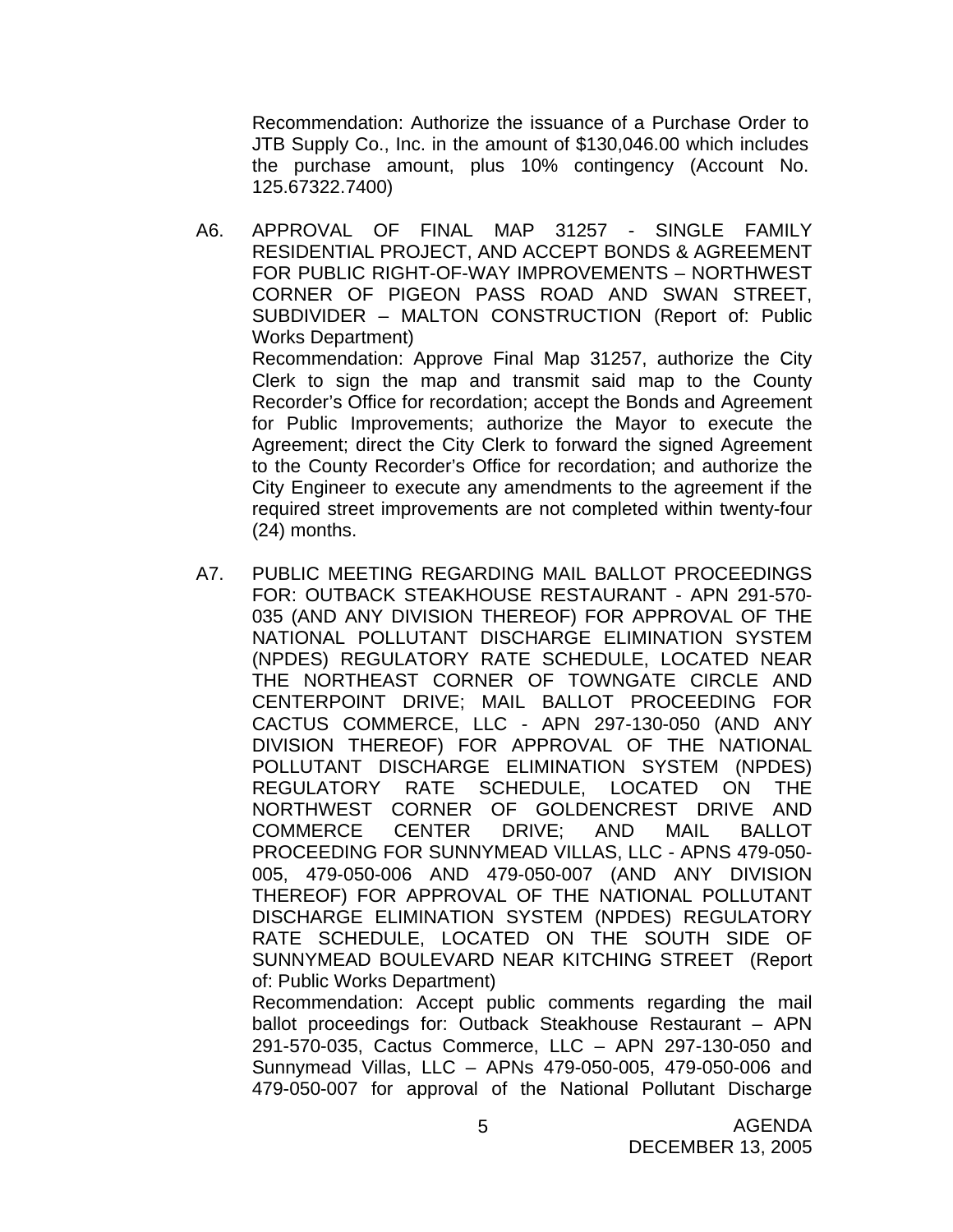Elimination System (NPDES) regulatory rate schedule.

- A8. AUTHORIZATION TO AWARD THE CONSTRUCTION CONTRACT FOR THE IRIS AVENUE/INDIAN AVENUE 12 KV ELECTRICAL DISTRIBUTION SYSTEM (VAL VERDE MIDDLE SCHOOL) PROJECT NO. 05-00100 (Report of: Public Works Department) Recommendation: Award the construction contract for the Iris Avenue/Indian Avenue 12 kV Electrical Distribution System (Val Verde Middle School) Project No. 05-00100 to Stronghold Engineering, Inc., 2000 Market Street, Riverside, California, 92501; authorize the Mayor to execute a contract with Stronghold Engineering, Inc., 2000 Market Street, Riverside, California, 92501; and authorize the issuance of a Purchase Order to Stronghold Engineering, Inc., 2000 Market Street, Riverside, California, 92501, in the amount of \$459,800.00 (the bid amount plus 10% contingency) for the Iris Avenue/Indian Avenue 12 kV Electrical Distribution System (Val Verde Middle School) Project No. 05- 00100 when the contract has been signed by all parties.
- A9. RENAME OLEANDER AVENUE TO HARLEY KNOX BOULEVARD (Report of: Public Works Department) Recommendation: Adopt Resolution No. 2005-117 to endorse the recommendation by the Riverside Board of Supervisors to work with the City of Perris and the Riverside County Transportation Department to determine the costs and impacts in renaming Oleander Avenue to Harley Knox Boulevard.

### Resolution No. 2005-117

A Resolution of the City Council of the City of Moreno Valley, California, to Endorse the Recommendation by the Riverside Board of Supervisors to Work with the City of Perris and the Riverside County Transportation Department to Endorse Renaming Oleander Avenue to Harley Knox Boulevard if it is Found to be Financially Feasible

A10. ORDINANCE NO. 703 - AN ORDINANCE OF THE CITY COUNCIL OF THE CITY OF MORENO VALLEY, CALIFORNIA, APPROVING SPECIFIC PLAN AMENDMENT P04-082, AN AMENDMENT TO SPECIFIC PLAN NO. 218 THE AQUABELLA SPECIFIC PLAN (FORMERLY KNOWN AS THE MORENO VALLEY FIELD STATION SPECIFIC PLAN), FOR 760 ACRES OF LAND GENERALLY BETWEEN BRODIAEA AND IRIS AVENUES, AND BETWEEN LASSELLE AND OLIVER STREETS (RECEIVED FIRST READING AND INTRODUCTION ON NOVEMBER 22,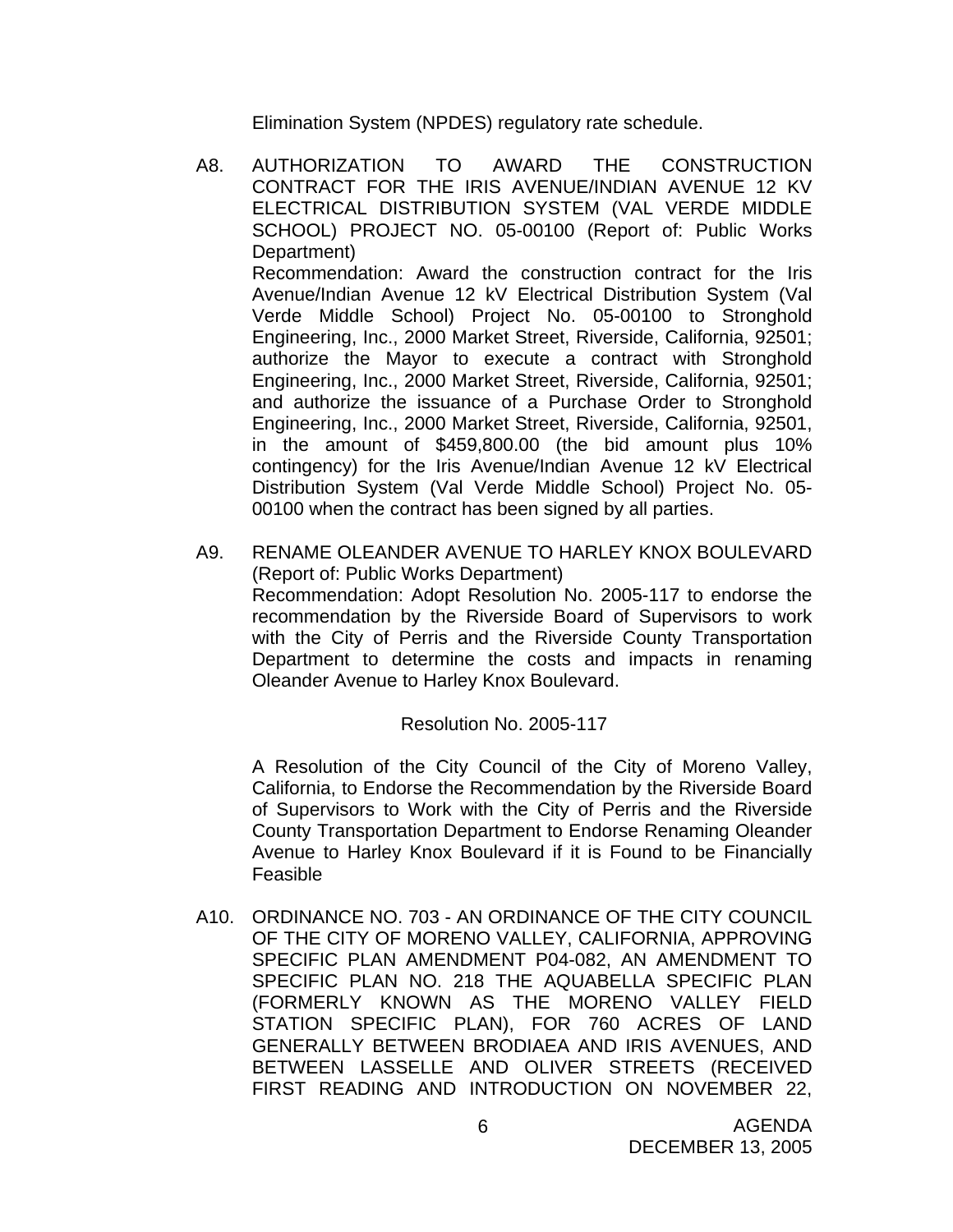2005) (Report of: Community Development Department) Recommendation: Adopt Ordinance No. 703.

### Ordinance No. 703

An Ordinance of the City Council of the City of Moreno Valley, California, Approving Specific Plan Amendment P04-082, an Amendment to Specific Plan No. 218 the Aquabella Specific Plan (Formerly Known as the Moreno Valley Field Station Specific Plan), for 760 Acres of Land Generally between Brodiaea and Iris Avenues, and between Lasselle and Oliver Streets

A11. ORDINANCE NO. 704 - AN ORDINANCE OF THE CITY COUNCIL OF THE CITY OF MORENO VALLEY, CALIFORNIA, APPROVING THE AQUABELLA DEVELOPMENT AGREEMENT (PA04-0005) FOR 685 ACRES OF LAND WITHIN THE AQUABELLA SPECIFIC PLAN, GENERALLY LOCATED BETWEEN BRODIAEA AND IRIS AVENUES, AND BETWEEN LASSELLE AND OLIVER STREETS RECEIVED FIRST READING AND INTRODUCTION ON NOVEMBER 22, 2005) (Report of: Community Development Department)

Recommendation: Adopt Ordinance No. 704.

#### Ordinance No. 704

An Ordinance of the City Council of the City of Moreno Valley, California, Approving the Aquabella Development Agreement (PA04-0005) for 685 Acres of Land Within the Aquabella Specific Plan, Generally Located between Brodiaea and Iris Avenues and between Lasselle and Oliver Streets

A12. ADOPT RESOLUTION NO. 2005-118, RESCINDING RESOLUTION NO. 89-61 AND RESTATING THE DESIGNATION OF THE PUBLIC WORKS DIRECTOR AS CITY ENGINEER (Report of: Public Works Department) Recommendation: Adopt Resolution No. 2005-118, rescinding Resolution No. 89-61 and restating the designation of the Public Works Director as City Engineer.

### Resolution No. 2005-118

A Resolution of the City Council of the City of Moreno Valley, California, Rescinding Resolution No. 86-91 and Restating the Designation of the Designation of the Director of Public Works as City Engineer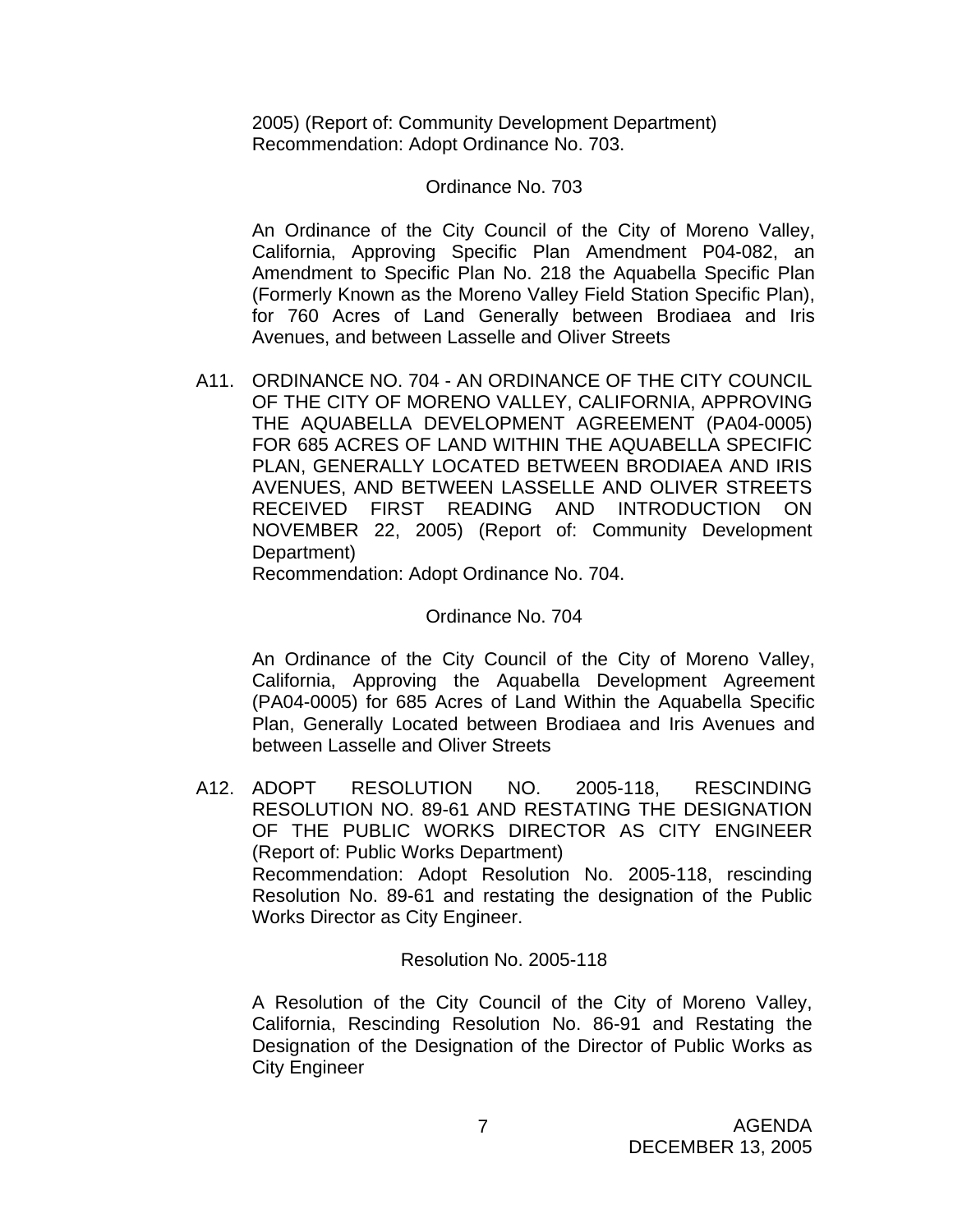A13. APPROVE AND ADOPT RESOLUTION NO. 2005-119 ACCEPTING PUBLIC RIGHT-OF-WAY FOR A PORTION OF STODDARD STREET, GERALD LANE, AND MORREY LANE, WHICH ARE PART OF THE STREET IMPROVEMENT PROGRAM, PROJECT NO. 02-12185520 (Report of: Public Works Department)

 Recommendation: Approve and adopt Resolution 2005-119 accepting dedication of property for public right-of-way, but not accepting these portions of street into the City-maintained road system; and direct the City Clerk to certify the acceptance of said dedication and cause said certification to be recorded in the office of the Recorder of the County of Riverside together with said Resolution.

### Resolution No. 2005-119

A Resolution of the City Council of the City of Moreno Valley, California, Accepting Public Right-of-Way for Portions of Gerald Lane from Carrie Lane to Pettit Street; Morrey Lane from Carrie Lane to Pettit Street; and Stoddard Street from Bay Avenue to Mc Abee Avenue Accepting Dedication of Easements over Certain Property for Public Road Purposes

- A14. LETTER OF COMMITMENT FOR FLOOD CONTROL CHANNEL IMPROVEMENTS ON HEACOCK STREET AND CACTUS AVENUE (Report of: Public Works Department) Recommendation: Authorize the Mayor to execute the Letter of Commitment to Riverside County Flood Control and Water Conservation District for the City to jointly participate in the funding of improvements necessary for the Heacock Street and Cactus Avenue Flood Control Channels.
- A15. AUTHORIZATION TO AWARD THE CONSTRUCTION CONTRACT FOR THE AQUEDUCT BIKE TRAIL AND LANDSCAPING IMPROVEMENTS FROM JOHN F. KENNEDY DRIVE TO PAN AM BOULEVARD, PROJECT NOS. 02-46165321 AND 98-92492 (Report of: Public Works Department) Recommendation: Award the construction contract for the construction for the Construction of the Aqueduct Bike Trail and Landscaping Improvements from John F. Kennedy Drive to Pan Am Boulevard to Pacific Hydrotech Corporation, 314 E. 3<sup>rd</sup> Street, Perris, California 92570 as the lowest responsible bidder; authorize a transfer totaling \$193,090 from the Annual Pavement Rehabilitation, Measure "A" (Account No. 125.56330) to the Aqueduct Bike Trail Account No. 125.67424 to provide funding for the construction and construction-related survey, inspection, and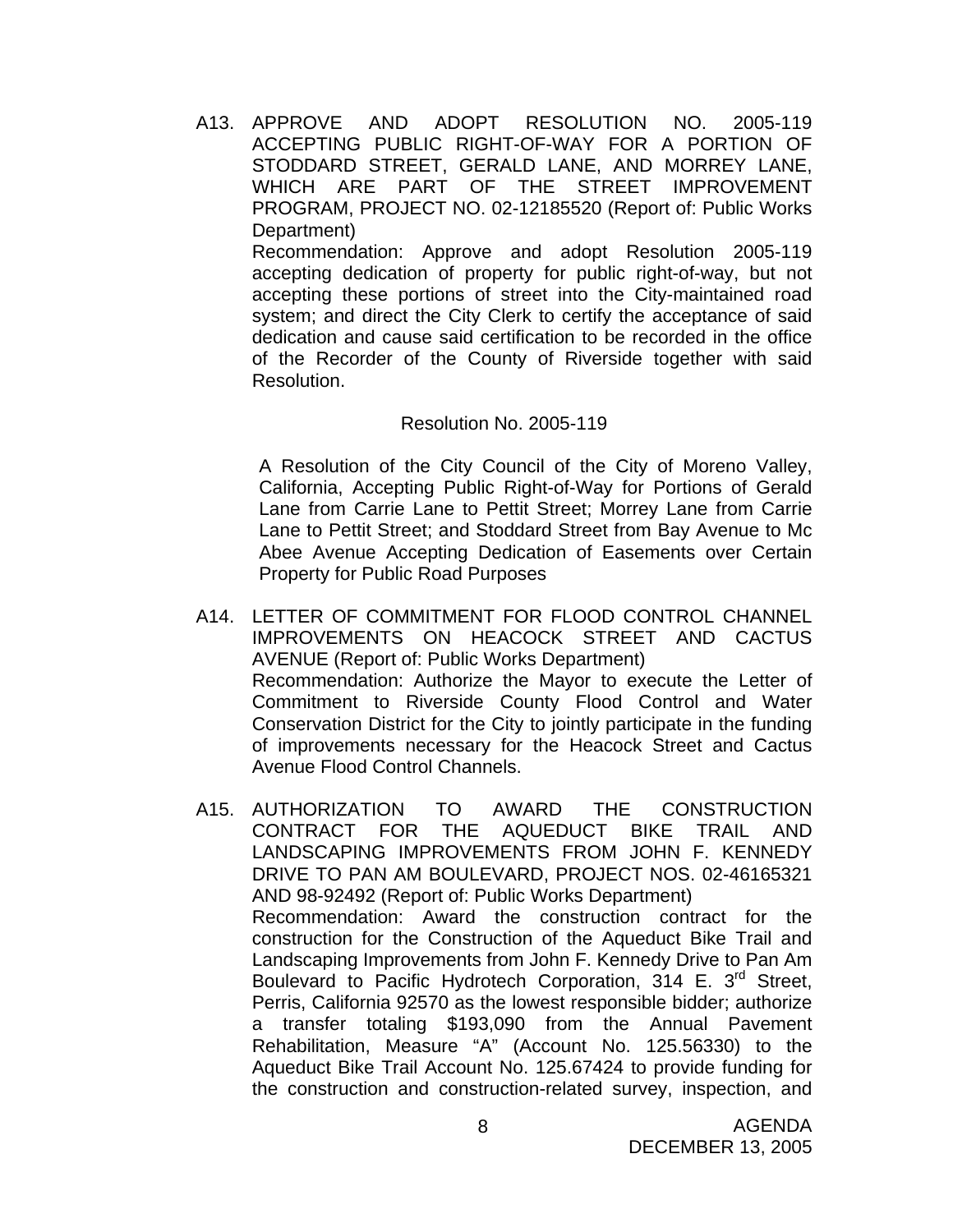administration for the Aqueduct Bike Trail and Landscaping Improvements from John F. Kennedy Drive to Bay Avenue; authorize the appropriation of \$400,000 from unencumbered Measure "A" (Fund 125) fund balance to the Aqueduct Bike Trail Account No. 125.67424 to provide funding for the construction and construction-related survey, inspection, and administration for the Bike Trail and Landscaping Improvements from John F. Kennedy Drive and Bay Avenue; authorize the appropriation of \$76,055 from unencumbered Redevelopment Agency (Fund 895) fund balance to the Aqueduct Bike Trail and Landscaping Improvements Account No. 892.92492 to provide funding for construction and constructionrelated survey, inspection, and administration costs for the Bike Trail and Landscaping Improvements from Cottonwood Avenue to Pan Am Boulevard; authorize the Mayor to execute a contract with Pacific Hydrotech Corporation; and authorize the issuance of three (3) purchase orders for Pacific Hydrotech Corporation totaling \$1,560,081 (both Base Bids, Additive Bids "A", "B", and "C", plus 10% contingency for the entire bid amount). The three (3) purchase orders are in the amounts of \$885,811 from Account No. 461.65321, \$325,656 from Fund 125.67424 for a total of \$1,211,467 for Bike Trail Improvements from John F. Kennedy Drive to Bay Avenue; and \$348,614 from Fund 892.92492, for the Aqueduct Bike Trail Improvements from Cottonwood Avenue to Pan Am Boulevard; the aforesaid purchase orders to be issued upon final execution of the subject Construction Contract by all parties.

A16. REQUEST REJECTION OF ALL BIDS AND RE-EVALUATE PROJECT FUNDING DURING THE NEXT BUDGET CYCLE FOR CONSTRUCTION OF THE BOEING STREET AND MCDONNEL STREET SIDEWALK IMPROVEMENTS FROM ADRIENNE AVENUE TO BAY AVENUE, PROJECT NO. 05-14768524 (Report of: Public Works Department) Recommendation: Reject all bids opened on November 17, 2005

for the construction of the Boeing Street and McDonel Street Sidewalk Improvements from Adrienne Avenue to Bay Avenue; direct staff to re-evaluate project funding during the next budget cycle; and authorize the City Clerk to return the 10% bid bond to Grand Pacific Contractor's Inc., 11405 Geyser Drive, Mira Loma, California.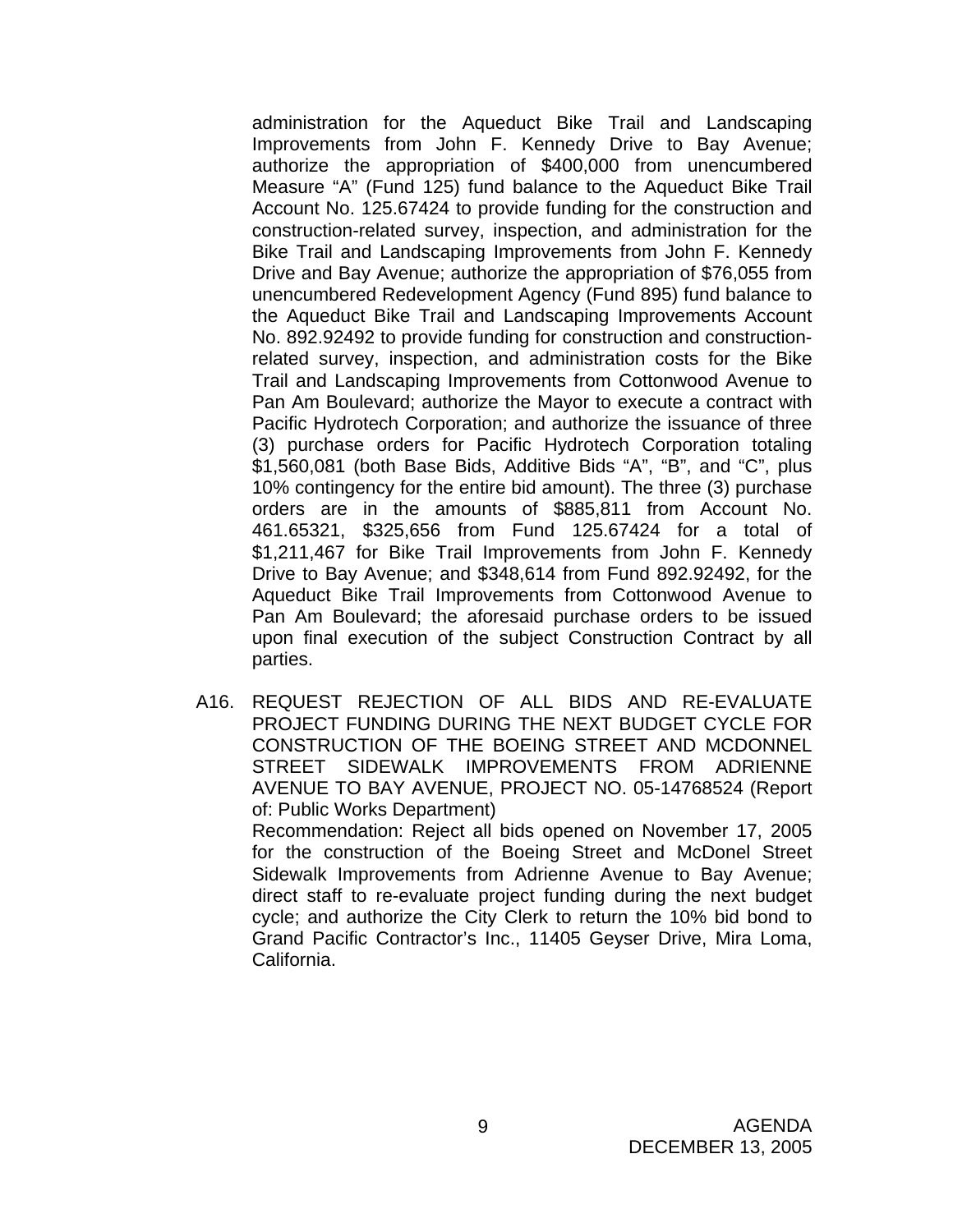A17. APPROVE, ACCEPT AND EXECUTE THE AGREEMENT FOR CONVEYANCE OF EASEMENT FOR THE NORTHEAST AND NORTHWEST CORNERS OF ALESSANDRO BOULEVARD AND PEPPER STREET INTERSECTION; APPROVE THE WAIVER RELEASE AND HOLD HARMLESS AGREEMENT WITH THE MILLER FAMILY TRUST; AUTHORIZE THE AWARD OF THE CONSTRUCTION CONTRACT FOR THE PEPPER STREET IMPROVEMENTS FROM ALESSANDRO BOULEVARD TO SHERMAN AVENUE, PROJECT NO. 03-14668523 (Report of: Public Works Department)

 Recommendation: Accept, approve and execute the Agreement for Conveyance of Easement for the northeast and northwest corner properties located at the Alessandro Boulevard and Pepper Street intersection, utilizing funds from Redevelopment Agency (RDA) Account No. 892.80223; approve the Waiver, Release and Hold Harmless Agreement between the City of Moreno Valley and the Miller Family Trust, and authorize the Mayor to execute the agreement; authorize an appropriation of \$275,000 to the General Fund Account No. 010.66025; award the construction contract for the Pepper Street Improvements base bid items and additive bid "A" & "B" items to R.J. Noble Company, 15505 East Lincoln Avenue, Orange, California 92865, the lowest responsible bidder; authorize the Finance Director to issue a purchase order to R.J. Noble Company in the amount of \$619,768.00 (the amount of the base bid and additive bid "A" & "B" [\$563,425.00] plus 10% contingency) when both parties have signed the contract (Account No. 146.68523.7200 and Account No. 010.66025); and authorize the Mayor to execute a contract agreement with R.J. Noble Company.

A18. AMENDMENT TO AGREEMENT FOR PROFESSIONAL CONSULTANT SERVICES FOR THE MORENO VALLEY PUBLIC LIBRARY, PROJECT NO. 01-41276320 (Report of: Public Works Department)

 Recommendation: Approve the Amendment to Agreement for Professional Consultant Services with LPA, Inc., 5161 California Avenue, Suite 100, Irvine, California 92612 to provide preliminary and final architectural and engineering design services as well as construction management services for the design and construction of the proposed Moreno Valley Public Library; authorize the Mayor to execute the Amendment to Agreement for Professional Consultant Services with LPA, Inc.; and authorize an increase in the Purchase Order to LPA, Inc., in the not-to-exceed amount of \$2,559,700 (proposal amount plus 10% contingency) for Account No. 412.76320 when the Amendment has been signed by all parties.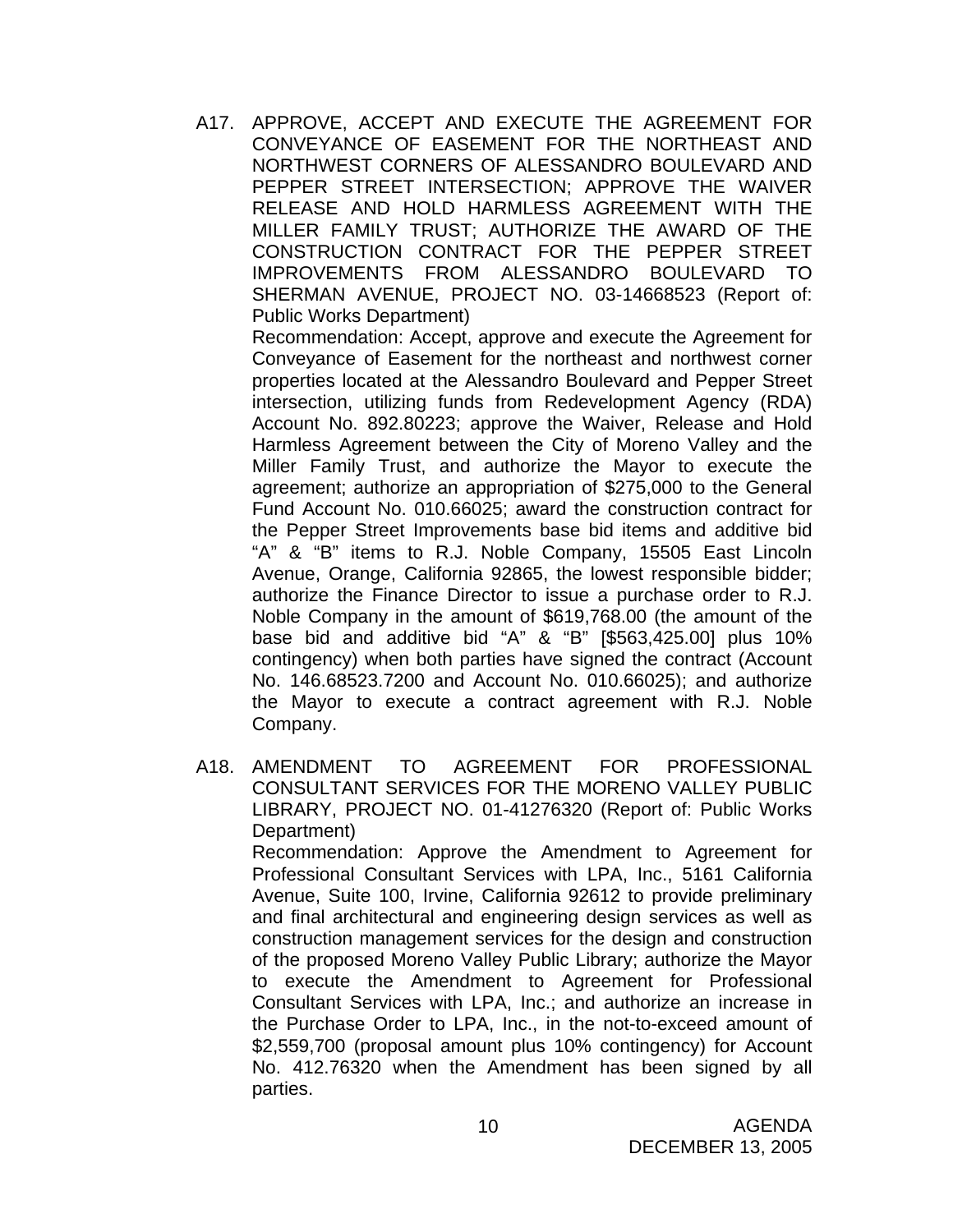A19. ACCEPT AND APPROVE AGREEMENT TO REIMBURSE TRANSPORTATION UNIFORM MITIGATION FEE FUNDS BETWEEN THE WESTERN RIVERSIDE COUNCIL OF GOVERNMENTS AND CITY OF MORENO VALLEY FOR THE TRAFFIC SIGNAL AT IRONWOOD AVENUE AND NASON STREET, PROJECT NO. 03-12566923 (Report of: Public Works Department)

 Recommendation: Accept and approve the Agreement to Reimburse Transportation Uniform Mitigation Fee (TUMF) Funds between the Western Riverside Council of Governments (WRCOG) and City of Moreno Valley for the Traffic Signal at Ironwood Avenue and Nason Street; authorize the Mayor to execute the Agreement to Reimburse TUMF Funds between WRCOG and City of Moreno Valley for the Traffic Signal at Ironwood Avenue and Nason Street; and authorize the appropriation of \$40,000 from the unencumbered Measure "A" (Fund 125) fund balance into Ironwood Avenue and Nason Street Traffic Signal Account No. 125.66923 to cover the additional construction costs in excess of the TUMF share allocation.

A20. ACCEPT AND APPROVE AGREEMENT TO REIMBURSE TRANSPORTATION UNIFORM MITIGATION FEE FUNDS BETWEEN THE WESTERN RIVERSIDE COUNCIL OF GOVERNMENTS AND CITY OF MORENO VALLEY FOR THE TRAFFIC SIGNAL AT IRONWOOD AVENUE AND MORENO BEACH DRIVE, PROJECT NO. 03-12566723 (Report of: Public Works Department)

 Recommendation: Accept and approve the Agreement to Reimburse Transportation Uniform Mitigation Fee (TUMF) Funds between Western Riverside Council of Governments (WRCOG) and City of Moreno Valley for the Traffic Signal at Ironwood Avenue and Moreno Beach Drive; authorize the Mayor to execute the Agreement to Reimburse TUMF Funds between WRCOG and City of Moreno Valley for the Traffic Signal at Ironwood Avenue and Moreno Beach Drive; and authorize the appropriation of \$128,500 from the unencumbered Measure "A" (Fund 125) fund balance into Ironwood Avenue and Moreno Beach Drive Traffic Signal Account No. 125.66723 to cover the additional construction costs in excess of the TUMF share allocation.

A21. ACCEPT AND APPROVE AGREEMENT TO REIMBURSE TRANSPORTATION UNIFORM MITIGATION FEE FUNDS BETWEEN THE WESTERN RIVERSIDE COUNCIL OF GOVERNMENTS AND CITY OF MORENO VALLEY FOR PIGEON PASS ROAD/CLIMBING ROSE DRIVE TO HIDDEN SPRINGS DRIVE (NORTHERLY CITY LIMIT), PROJECT NO. 06-41570324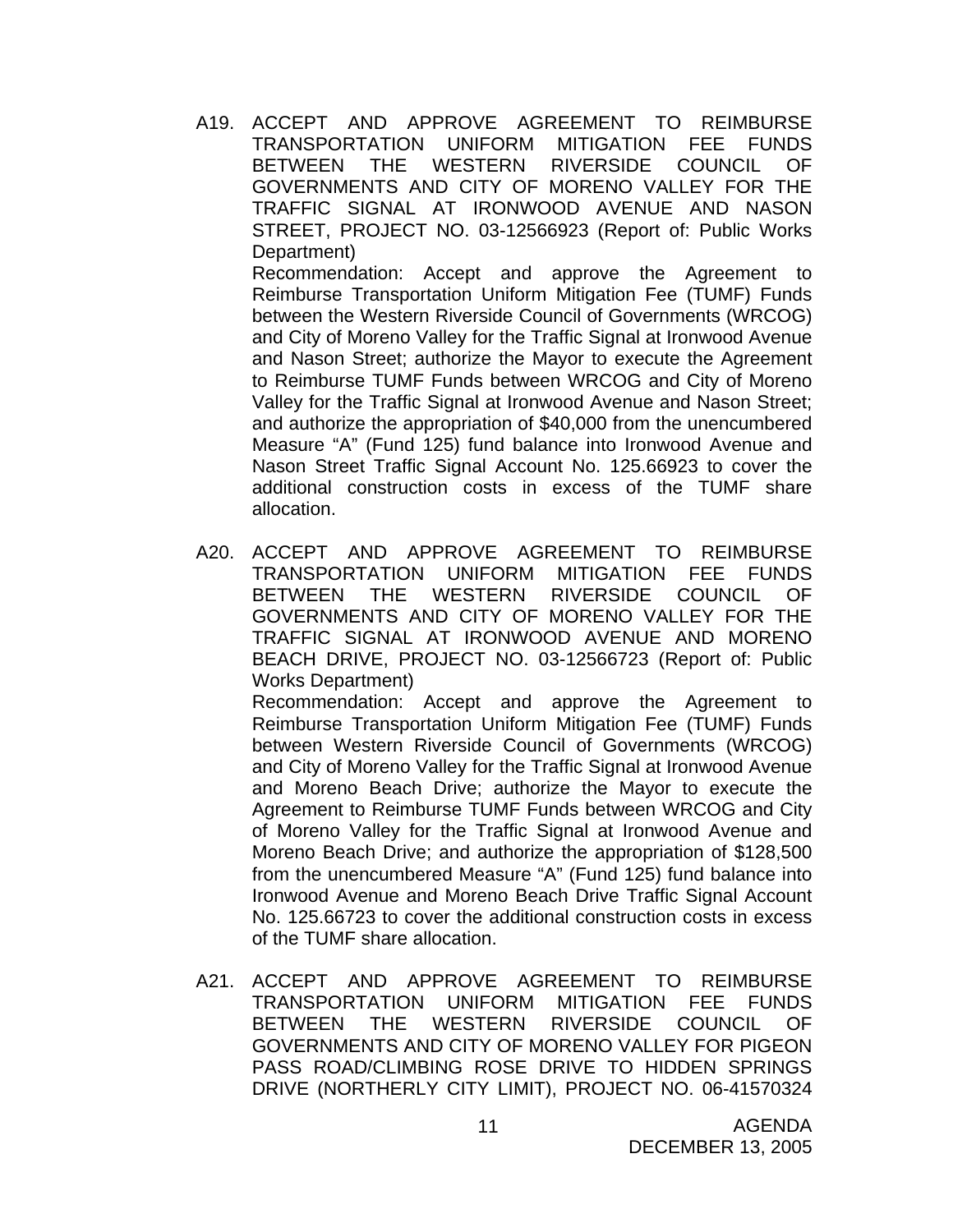(Report of: Public Works Department)

 Recommendation: Accept and approve the Agreement to Reimburse Transportation Uniform Mitigation Fee (TUMF) Funds between Western Riverside Council of Governments (WRCOG) and City of Moreno Valley for the Pigeon Pass Road/Climbing Rose Drive to Hidden Springs Drive (Northerly City Limit); and authorize the Mayor to execute the Agreement to Reimburse TUMF Funds between WRCOG and City of Moreno Valley for Pigeon Pass Road/Climbing Rose Drive to Hidden Springs Drive (Northerly City Limit).

- A22. REQUEST ADOPTION OF PLANS AND SPECIFICATIONS AND AUTHORIZATION TO ADVERTISE FOR CONSTRUCTION BIDS FOR THE TRAFFIC SIGNAL AT STATE ROUTE 60 AND MORENO BEACH DRIVE, PROJECT NO. 05-41779224 (Report of: Public Works Department) Recommendation: Adopt the plans and specifications that are on file in the office of the City Engineer; and authorize the City Clerk to advertise the project for construction bids upon receipt of Caltrans Encroachment Permit.
- A23. AUTHORIZATION TO NOTIFY CITY COUNCIL ABOUT MORENO VALLEY UTILITIES' RATE ADJUSTMENTS (Report of: Public Works Department) Recommendation: Authorize the staff to notify the Council about rate changes by placing a report on the next available Council agenda.
- A24. RESOLUTION MODIFYING THE CITY MANAGER'S COMPENSATION PACKAGE (Report of: City Clerk's Department) Recommendation: Adopt Resolution No. 2005-120, modifying the City Manger's compensation package pursuant to the employment agreement with Robert Gutierrez approved by the City Council on October 25, 2005.
- A25. LEASE OF SPACE AT MORENO VALLEY PLAZA (Report of: Director of Library Services) Recommendation: Authorize the lease of office space at Moreno Valley Plaza in the amount of \$7,800 monthly with anticipated lease to run six months.

### **B. CONSENT CALENDAR** - **COMMUNITY SERVICES DISTRICT**

B1. ORDINANCES - FIRST READING BY TITLE ONLY Recommendation: Waive reading of all Ordinance Introductions and read by title only.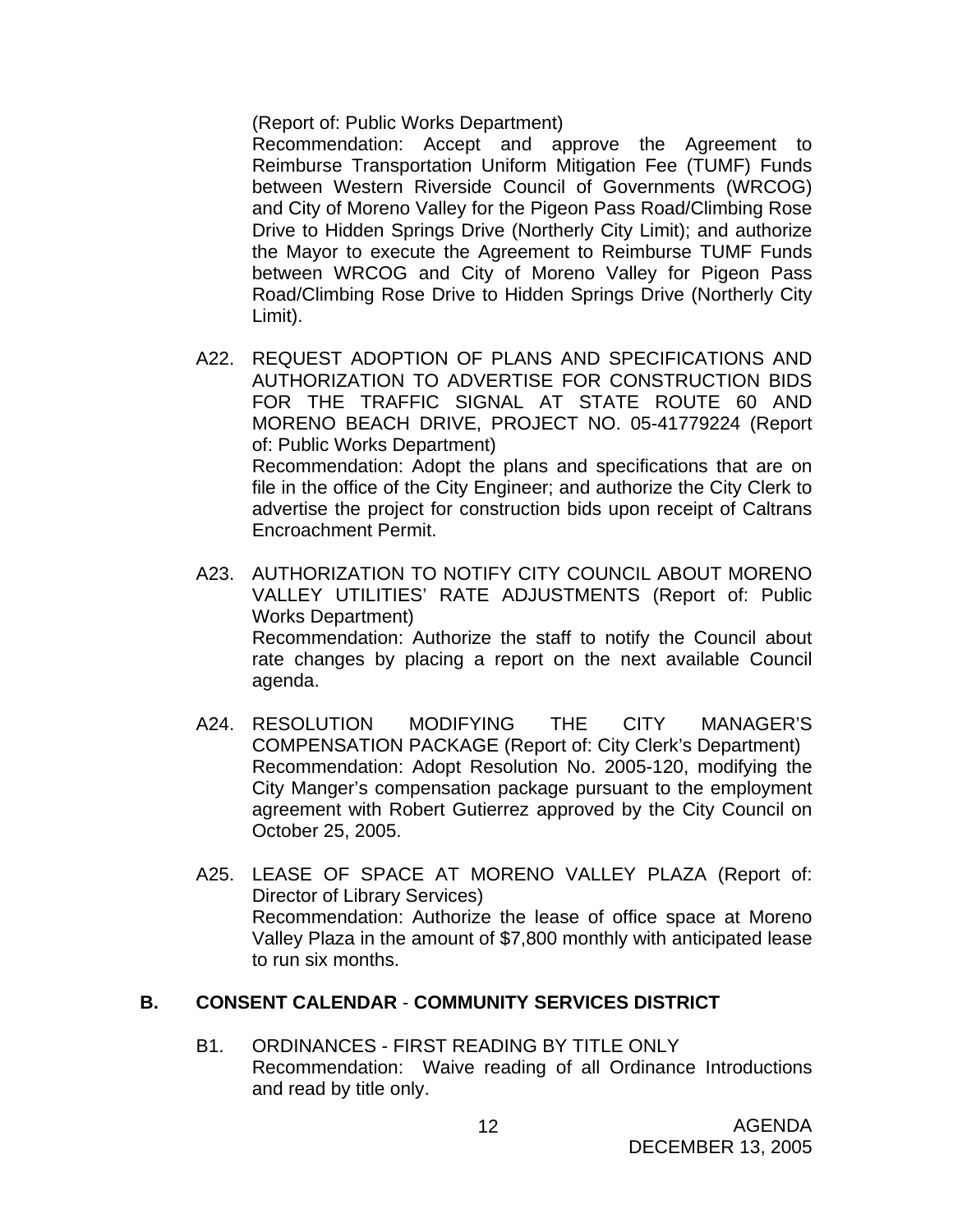- B2. MINUTES REGULAR MEETING OF NOVEMBER 22, 2005 (Report of: City Clerk's Department) Recommendation: Approve as submitted.
- B3. ACCEPTANCE OF AMENDMENT 01 GRANT MONIES FROM THE CALIFORNIA DEPARTMENT OF EDUCATION, CHILD DEVELOPMENT SERVICES, FOR CHILD CARE SERVICES AND ADOPTION OF THE RESOLUTION TO CERTIFY THE APPROVAL OF THE GOVERNING BOARD (Report of: Parks & Recreation Department)

Recommendation: Authorize the acceptance of grant money in the amended amount of \$661,410 for Fiscal Year (FY) 2005/2006 from the California Department of Education, Child Development Division for the purpose of providing school age child care and development services; and adopt Resolution No. CSD 2005-20 to certify the approval of the governing board to enter into this transaction with the California Department of Education for the purpose of providing child care and development services and to authorize the designated personnel, as shown on the resolution, to sign contract documents for FY 2005/2006.

### Resolution No. CSD 2005-20

 A Resolution of the Moreno Valley Community Services District of the City of Moreno Valley, California, Certifying the Approval of the Governing Board to Enter into a Transaction with the California Department of Education for the Purpose of Providing Child Care and Development Services and to Authorize Designated Personnel to Sign Contract Documents for FY 2005/06

B4. PUBLIC MEETING REGARDING MAIL BALLOT PROCEEDINGS FOR ASSESSOR PARCEL NUMBERS (APNS) 478-165-062, 478- 165-063, 478-165-064 AND 478-165-065 (AND ANY DIVISION THEREOF) FOR INCLUSION INTO COMMUNITY SERVICES DISTRICT (CSD) ZONE D (PARKWAY/MEDIAN LANDSCAPE MAINTENANCE), LOCATED ON THE NORTHWEST CORNER OF REDLANDS BOULEVARD AND MALTBY AVENUE (Report of: Public Works Department) Recommendation: Accept public comments regarding the mail ballot proceedings for: 4 custom homes – APNs 478-165-062, 478-

165-063, 478-165-064 and 478-165-065 for inclusion into CSD Zone D (Parkway/Median Landscape Maintenance)

B5. RECOMMEND ACCEPTANCE OF WORK COMPLETED BY SOUTHERN CALIFORNIA GRADING, INC., KINCAID PLUMBING CO., AMERICA WEST LANDSCAPE, PRIZIO CONSTRUCTION,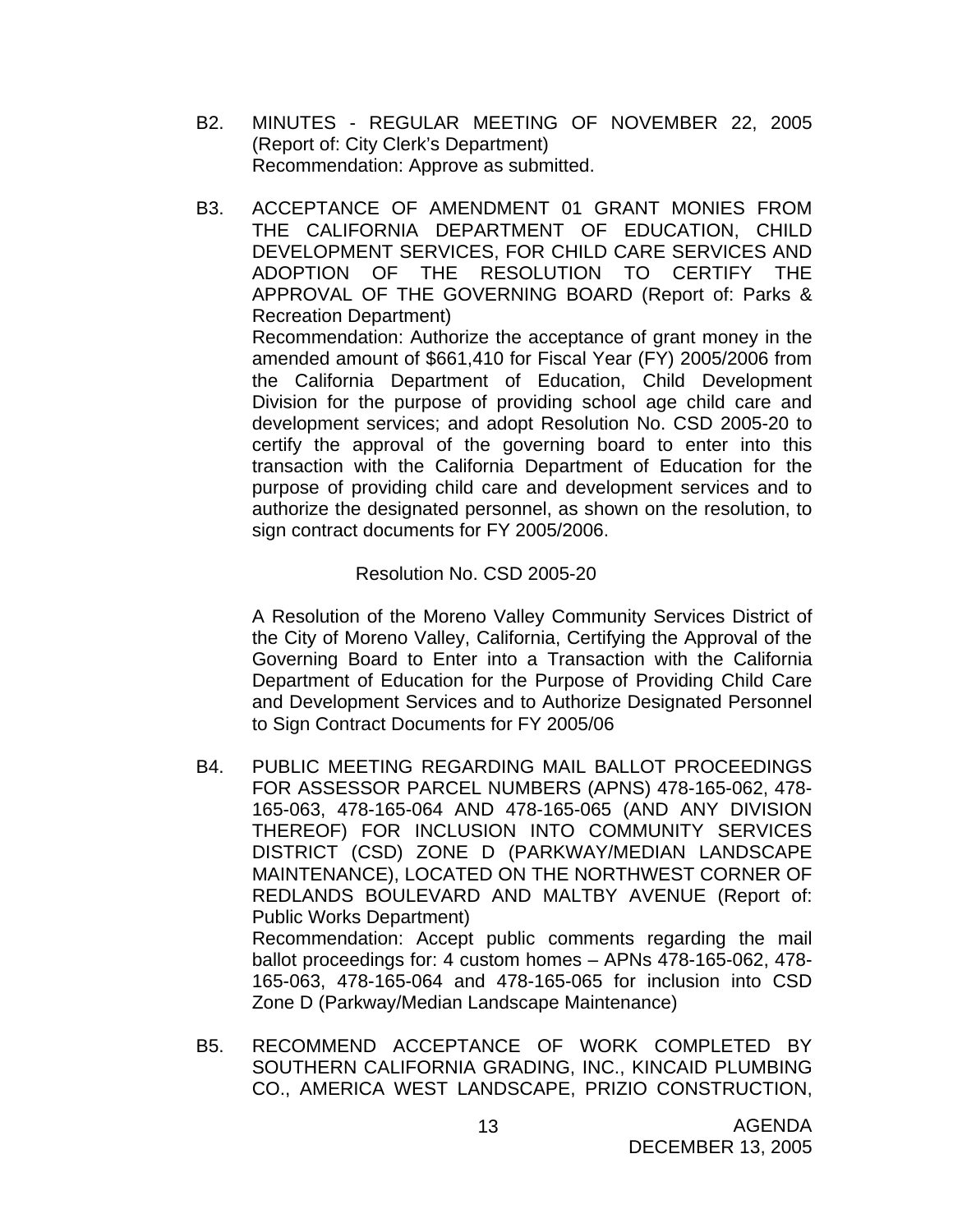INC., KCB TOWERS, INC., ARROWWOODS WORKS, INC., VANCE & ASSOCIATES ROOFING, INC., WEISS SHEET METAL, PERFECTION GLASS, SUPERIOR WALL SYSTEMS, ELLJAY ACOUSTICS, ANGELES CONTRACTOR, HUR HARDWOOD FLOORING, DM HOOVER CO., ROBERT V. HOPPE CO., INC., INLAND ARCHITECTURAL SPECIALITIES, INC., KITCOR CORPORATION, HERK EDWARDS, INC., CONTROL AIR CONDITIONING CORP, AND SHASTA ELECTRIC, LP (Report of: Parks & Recreation Department)

 Recommendation: Accept as complete: site clearing, earthwork and paving by Southern California Grading, Inc.; site utilities and building plumbing by Kincaid Plumbing Co.; landscaping and irrigation by America West Landscaping; structural concrete, site concrete and reinforcing steel by Prizio Construction, Inc.; structural steel, misc. steel, stairs, metal decking, gratings and ornamental iron by KCB Towers Inc.; architectural woodwork, laminated wood, cabinets, countertops and plastic wall panels by Arrowwoods Works, Inc.; built-up roofing and waterproofing by Vance & Associates Roofing, Inc.; flashing, sheet metal, metal panels, roof hatches and metal louvers by Weiss Sheet Metal; glass and glazing by Perfection Glass; drywall, plaster, rough carpentry, doors, frames and hardware, and insulation by Superior Wall Systems; acoustical ceiling and fabric panels by Elljay Acoustics; ceramic tile by Angeles Contractor; resilient wood flooring systems by Hur Hardwood Flooring; resilient tile flooring and carpet by DM Hoover Co.; painting by Robert V Hoppe Co., Inc.; miscellaneous specialties by Inland Empire Architectural Specialties, Inc.; food services equipment and residential appliances by Kitcor Corporation; gymnasium equipment and bleachers by Herk Edwards, Inc.; heating, ventilating and air conditioning by Control Air Conditioning Corp. and electrical by Shasta Electric, LP.

- 1. Direct the City Clerk to record the Notices of Completion within ten (10) calendar days at the office of the County Recorder of Riverside County, as required by Section 3093 of the California Civil Code.
- 2. Authorize the Director of Finance to release the retention to Southern California Grading, Inc., Kincaid Plumbing Co., America West Landscaping, Prizio Construction, Inc., KCB Towers Inc., Arrowwoods Works, Inc., Vance & Associates Roofing Inc., Weiss Sheet Metal, Perfection Glass, Superior Wall Systems, Elljay Acoustics, Angeles Contractor, Hur Hardwood Flooring, DM Hoover Co., Robert V Hoppe Co., Inc., Inland Empire Architectural Specialties,Inc., Kitcor Corporation, Herk Edwards, Inc., Control Air Conditioning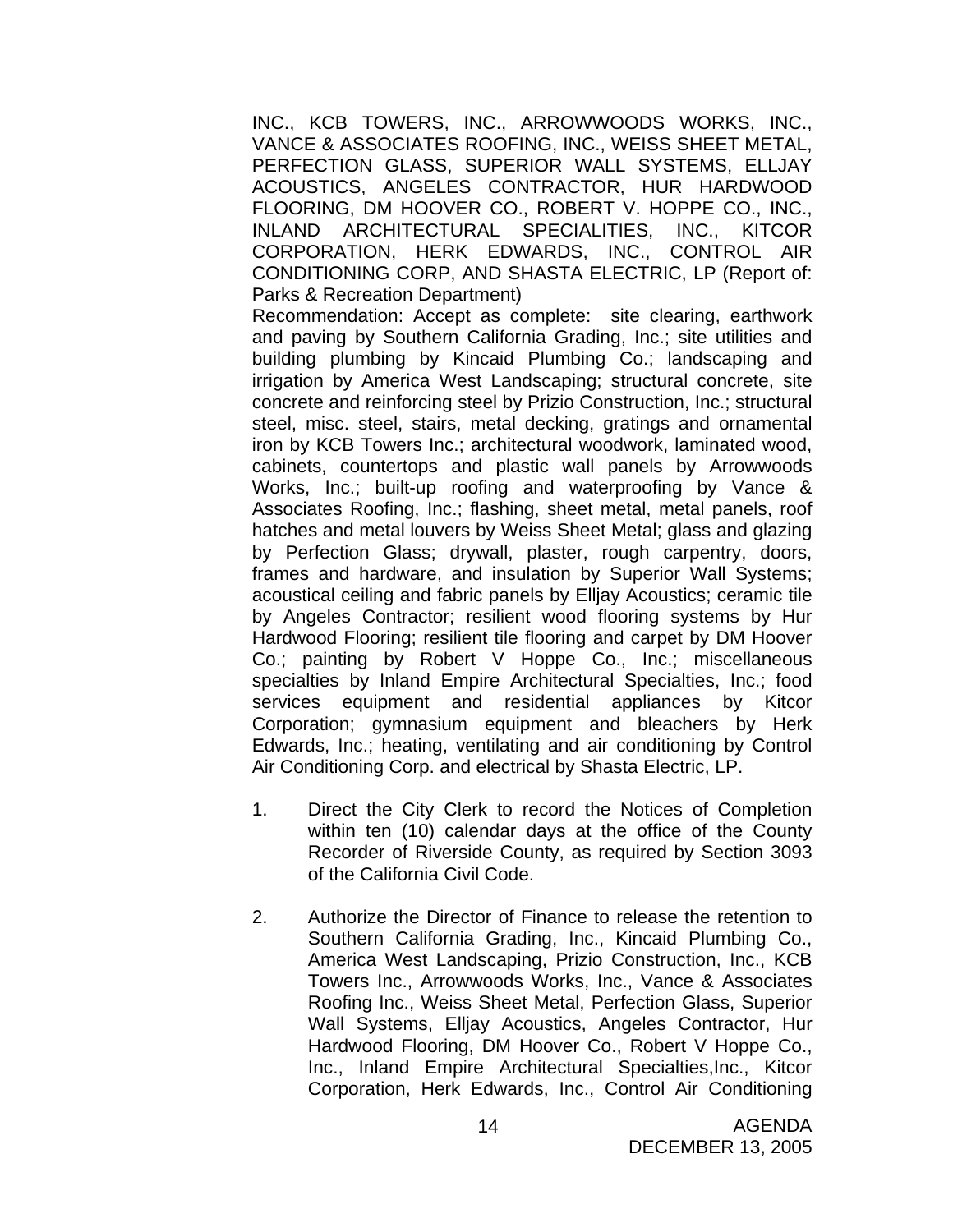Corp. and Shasta Electric, LP thirty-five (35) calendar days after the date of recordation of the Notice of Completion, if no claims are filed against the project.

# **C. CONSENT CALENDAR** - **COMMUNITY REDEVELOPMENT AGENCY**

- C1. ORDINANCES FIRST READING BY TITLE ONLY Recommendation: Waive reading of all Ordinance Introductions and read by title only.
- C2. MINUTES REGULAR MEETING OF NOVEMBER 22, 2005 (Report of: City Clerk's Department) Recommendation: Approve as submitted.
- C3. ACCEPTANCE OF THE REDEVELOPMENT AGENCY'S FISCAL YEAR 2004-2005 ANNUAL REPORT TO THE STATE CONTROLLER AND RESOLUTION FOR THE LOW AND MODERATE INCOME HOUSING FUND (Report of: Economic Development Department) Recommendation: Accept the Redevelopment Agency's Annual Report for fiscal Year 2004-2005 and approve its submittal to the California State Controller; and adopt Resolution No. RDA 2005-11, verifying the establishment and appropriate use of the Low and Moderate Income Housing Fund in accordance with Section 33334.3 (d) of the Health and Safety Code.

Resolution No. RDA 2005-11

A Resolution of the Community Redevelopment Agency of the City of Moreno Valley Verifying the Establishment and Appropriate Use of the Low and Moderate Income Housing Fund Pursuant to California Health and Safety Code 33334.3 (d) for Fiscal Year 2004-2005

# **D. CONSENT CALENDAR** - **BOARD OF LIBRARY TRUSTEES**

- D1. ORDINANCES FIRST READING BY TITLE ONLY Recommendation: Waive reading of all Ordinance Introductions and read by title only.
- D2. MINUTES REGULAR MEETING OF NOVEMBER 22, 2005 (Report of: City Clerk's Department) Recommendation: Approve as submitted.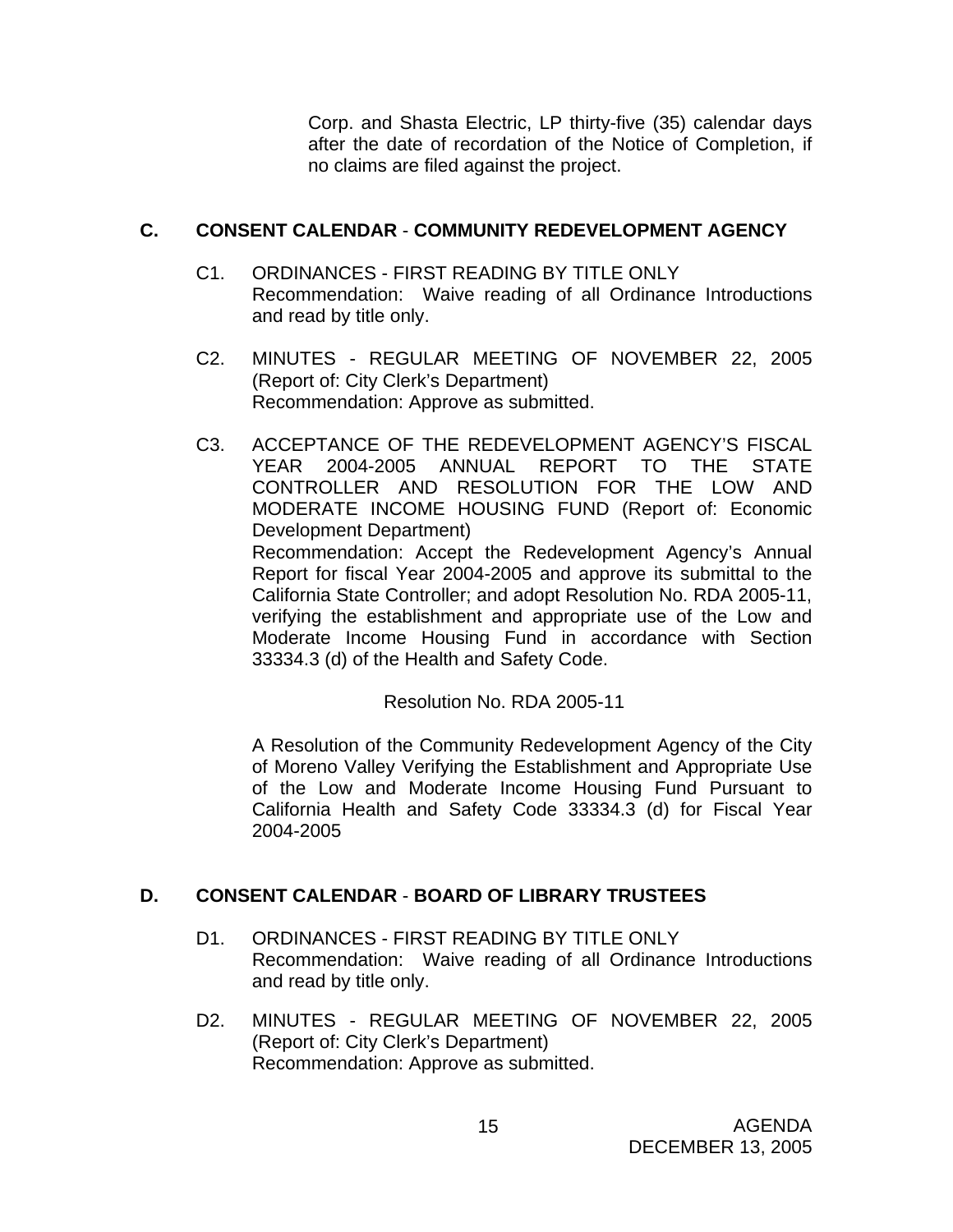# **E. PUBLIC HEARINGS**

Questions or comments from the public on a Public Hearing matter are limited to five minutes per individual and must pertain to the subject under consideration.

 Those wishing to speak should complete and submit a GOLDENROD speaker slip to the Bailiff.

- E1. PUBLIC HEARING REGARDING MAIL BALLOT PROCEEDING FOR INCLUSION INTO THE PROPOSED COMMUNITY SERVICES DISTRICT ZONE S (SUNNYMEAD BOULEVARD MAINTENANCE) AND AUTHORIZATION OF THE ANNUAL CHARGE (Report of: Public Works Department) Recommendation: That the Members of the Board of Directors of the Moreno Valley Community Services District (CSD), after conducting the public hearing:
	- 1. Tabulate the mail ballots for the participating parcels along Sunnymead Boulevard from Frederick Street to Perris Boulevard for inclusion into CSD Zone S and authorization of the annual charge;
	- 2. Verify and accept the results of the mail ballot proceeding as identified on the Official Tally Sheet and the Assessor Parcel Number (APN) listing;
	- 3. Receive and file with the City Clerk's office the accepted Official Tally Sheet and APN listing; and
	- 4. If approved, authorize and impose the applicable CSD Zone S charge to the participating parcels.

## **F. ITEMS REMOVED FROM CONSENT CALENDARS FOR DISCUSSION OR SEPARATE ACTION**

# **G. REPORTS**

- G1. CITY COUNCIL REPORTS ON REGIONAL ACTIVITIES (Oral Presentation)
	- a) Report on March Joint Powers Authority by Mayor Stewart
- G2. 2005 CITIZEN OPINION SURVEY RESULTS (Report of: Interim Administrative Services Director)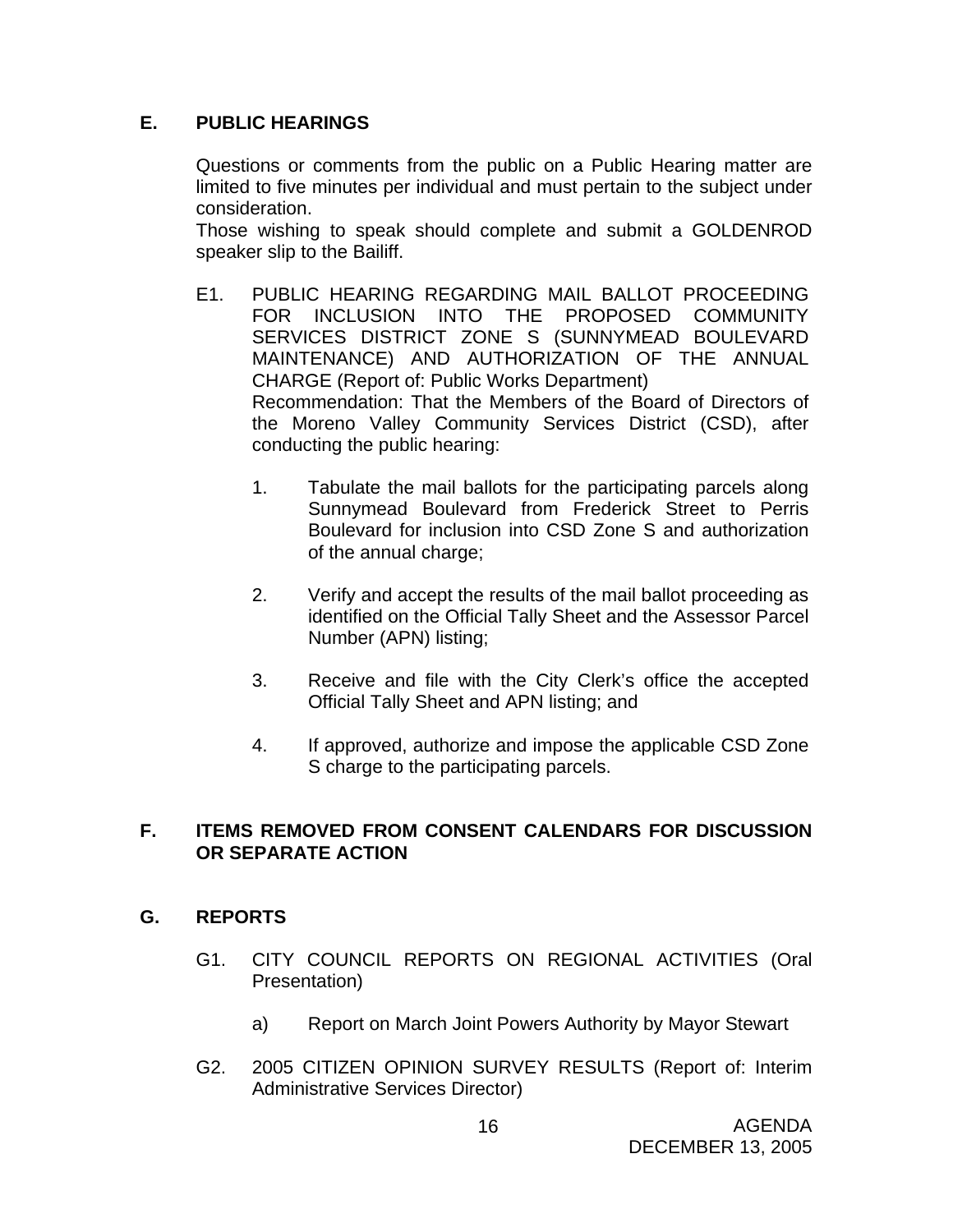Recommendation: That the City Council receive and file the findings of the 2005 Citizen Opinion Survey.

- G3. APPOINTMENTS TO THE RECREATIONAL TRAILS BOARD AND PARKS & RECREATION COMMISSION (TEENAGE MEMBER) (Report of: City Clerk's Department) Recommendation: That the City Council, after reviewing the ballots provided by the City Clerk:
	- 1. Appoint one member to the Recreational Trails Board for a term expiring June 30, 2006;
	- 2. Appoint one member to the Parks and Recreation Commission as a teenage member for a term expiring November 25, 2006, or until high school graduation, whichever comes first;
	- 3. If appointments are not made, declare the positions vacant and authorize the City Clerk to re-notice the positions as vacant.
- G4. RESOLUTION AMENDING RESOLUTION NO. 2004-55 AND ORDINANCE AMENDING CHAPTER 3.44 OF THE MUNICIPAL CODE (TRANSPORTATION UNIFORM MITIGATION FEE ("TUMF") PROGRAM) REGARDING CLASS "A" OFFICE (Report of: Community Development Department) Recommendation: That the City Council:
	- 1. Adopt Resolution No. 2005-115, amending Resolution No. 2004-55, adding a subcategory fee for Class "A" Office to the Transportation Uniform Mitigation Fee (TUMF) Program; and

Resolution No. 2005-115

A Resolution of the City Council of the City of Moreno Valley, California, Amending the Fee Schedule of Resolution No. 20054-55 by Adding a Subcategory Fee for Class "A" Office to the Development Impact Fees Related to the Transportation Uniform Mitigation Fee Program

2. Introduce Ordinance No. 705, amending Chapter 3.44 of the Municipal Code (TUMF Program) to add a definition for Class "A" Office.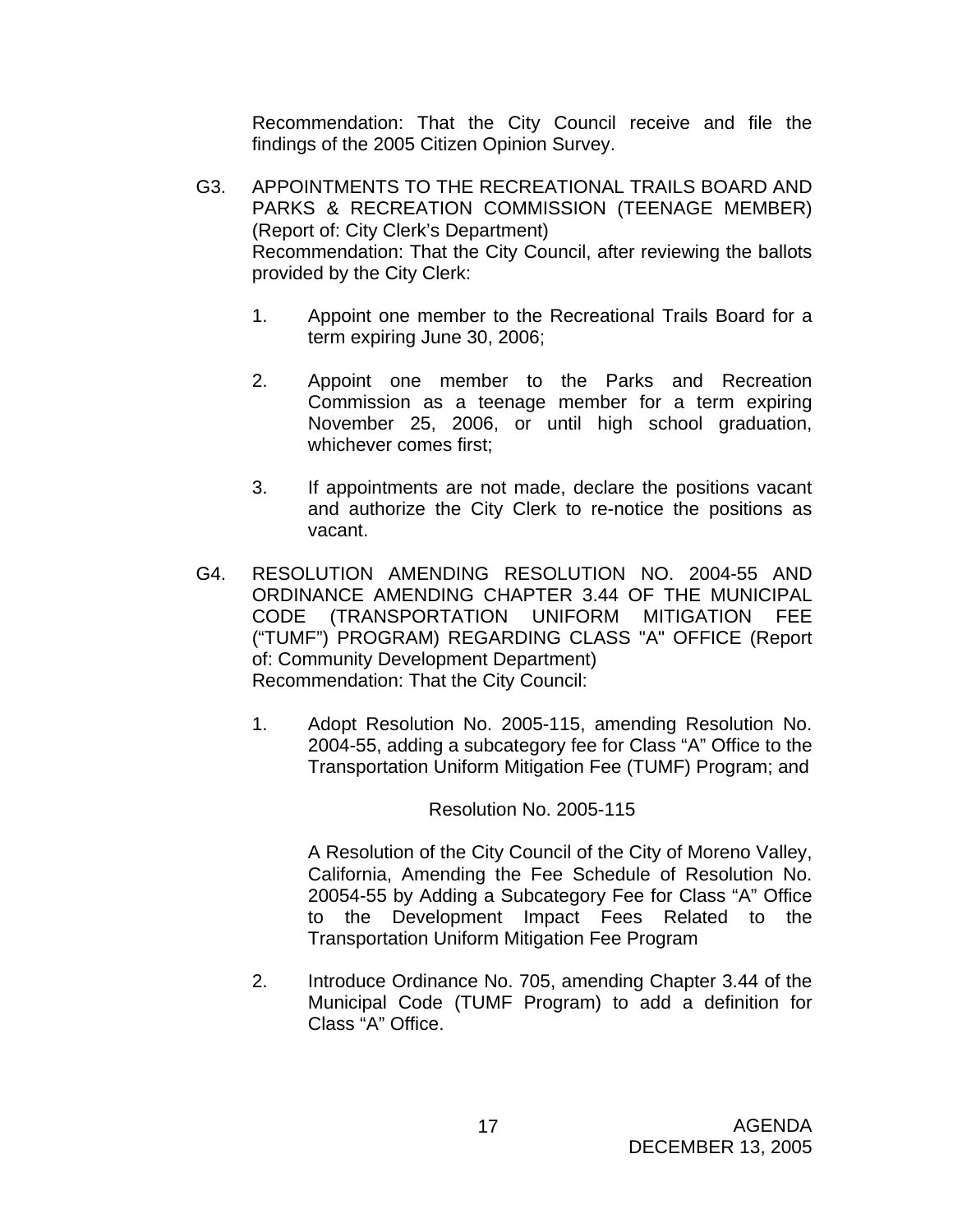### Ordinance No. 705

An Ordinance of the City Council of the City of Moreno Valley, California, Amending Section 3.44.040 of Chapter 3.44 of Title 3 of the City Municipal Code (Transportation Mitigation Fee Program) by Adding a Definition of a Class "A" **Office** 

- G5. RESOLUTION AMENDING RESOLUTION NO. 2005-102 REGARDING THE FEE STRUCTURES FOR RESIDENTIAL AND COMMERCIAL AND INDUSTRIAL IMPACT FEES (Report of: Economic Development Department) Recommendation: That the City Council adopt Resolution No. 2005-116, amending Resolution No. 2005-102 by adding several new provisions including (1) creating a fee category for affordable residential housing projects; (2) amending the fee structure for Commercial and Industrial Impact Fees to freeze the impact fees for Regional Commercial Retail Projects; and (3) creating a DIF category and definition for Class A office development.
- G6. 2006 STATE/FEDERAL LEGISLATIVE ADVOCACY PRIORITIES (Report of: Interim Assistant City Manager) Recommendation: Review and adopt the updated 2006 State/Federal Legislative Advocacy Priorities.
- G7. CITY MANAGER'S REPORT (Informational Oral Presentation not for Council action)
- G8. PROPOSED POLICY SUPPORTING "OFFICIAL CITY GROUPS" (Report of: City Manager) Recommendation: That the City Council:
	- 1. Approve the policy; and
	- 2. Consider \$4,000 to account #00161.77210 from Zone A fund balance.
- G9. CITY COUNCIL REORGANIZATION SELECTION OF MAYOR AND MAYOR PRO TEM (Report of: City Clerk's Department) Recommendation: That the City Council conduct the reorganization of the City Council by selecting two Council Members to serve oneyear terms respectively as Mayor and Mayor Pro Tem.

# **H. LEGISLATIVE ACTIONS**

ORDINANCES - 1ST READING AND INTRODUCTION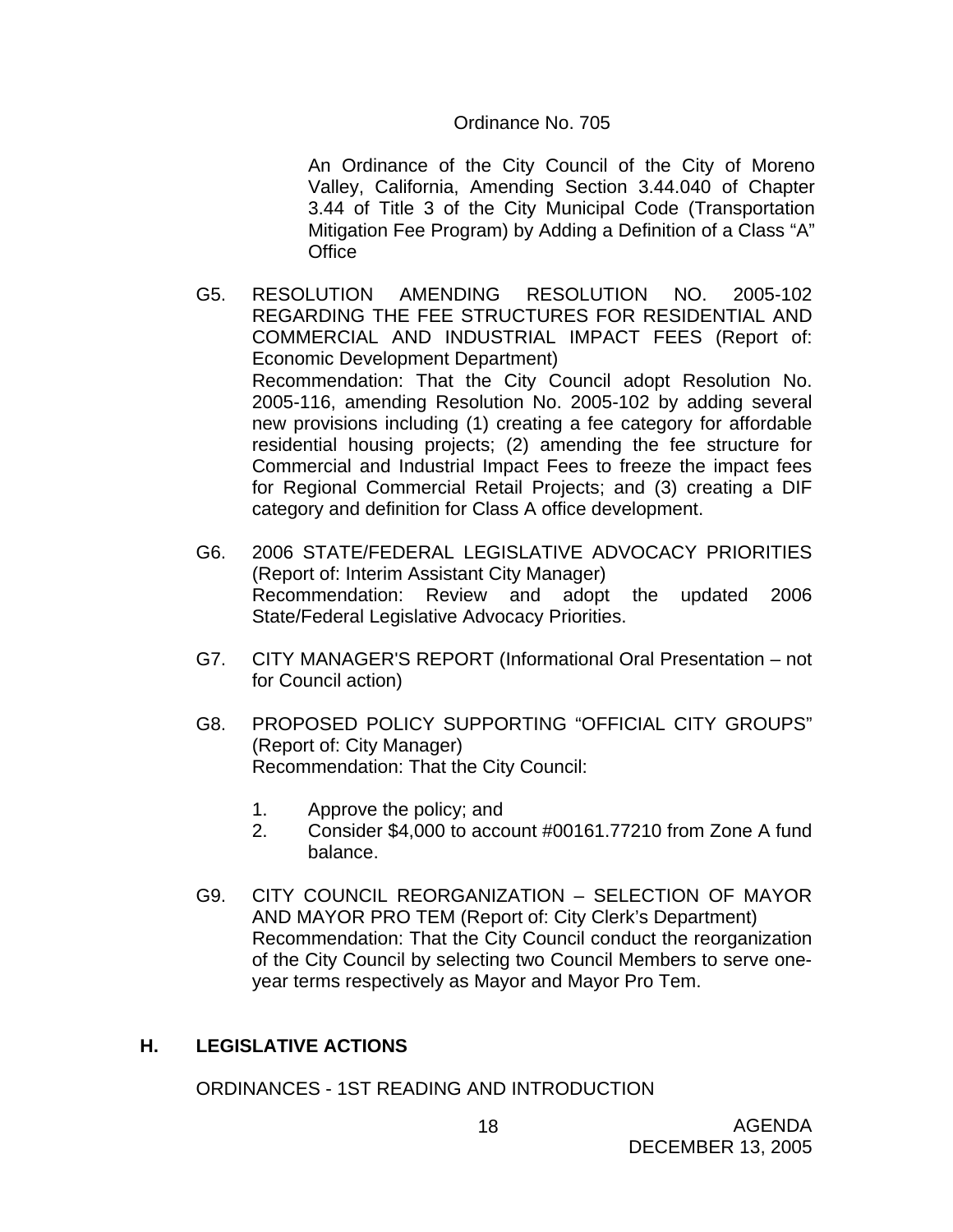H1. ORDINANCE AMENDING TITLE 8 OF THE MORENO VALLEY MUNICIPAL CODE BY ADDING A NEW CHAPTER 8.80, RELATING TO RECYCLING AND DIVERSION OF CONSTRUCTION AND DEMOLITION WASTE (Report of: Public Works Department) Recommendation: That the City Council introduce Ordinance No. 706 amending Title 8, of the City of Moreno Valley Municipal Code by adding a new Chapter 8.80, relating to recycling and diversion of

construction and demolition waste. (Roll call required)

### Ordinance No. 706

An Ordinance of the City Council of the City of Moreno Valley, California, Amending Title 8 of the Moreno Valley Municipal Code by Adding a New Chapter 8.80, Relating to Recycling and Diversion of Construction and Demolition Waste

H2. INTRODUCE ORDINANCE NO. 707, AMENDING CHAPTER 9.02 BY PROVIDING FOR THE INDEMNIFICATION OF THE CITY FOR ANY LEGAL PROCEEDINGS ARISING OUT OF DISCRETIONARY LAND USE APPROVALS (Report of: City Attorney's Office)

 Recommendation: That the City Council introduce Ordinance No. 707, amending Chapter 9.02 of the Moreno Valley Municipal Code by providing for the indemnification of the City for any legal proceedings arising out of discretionary land use approvals.

### Ordinance No. 707

 An Ordinance of the City Council of the City of Moreno Valley, California, Amending Chapter 9.02 by Providing for the Indemnification of the City for any Legal Proceedings Arising out of Discretionary Land Use Approvals

ORDINANCES - 2ND READING AND ADOPTION

H3. ORDINANCE NO. CSD 49, AS AMENDED, - AN ORDINANCE OF THE MORENO VALLEY COMMUNITY SERVICES DISTRICT OF THE CITY OF MORENO VALLEY, CALIFORNIA, ESTABLISHING REVISED FEES FOR RECREATIONAL ACTIVITIES, PARKS, THE USE OF THE TOWNGATE COMMUNITY CENTER, THE USE OF THE VALLEY SKATE PARK, THE USE OF THE MORENO VALLEY SENIOR COMMUNITY CENTER, THE MORENO VALLEY CONFERENCE AND RECREATION CENTER, THE EQUESTRIAN PARK AND NATURE CENTER, THE USE OF THE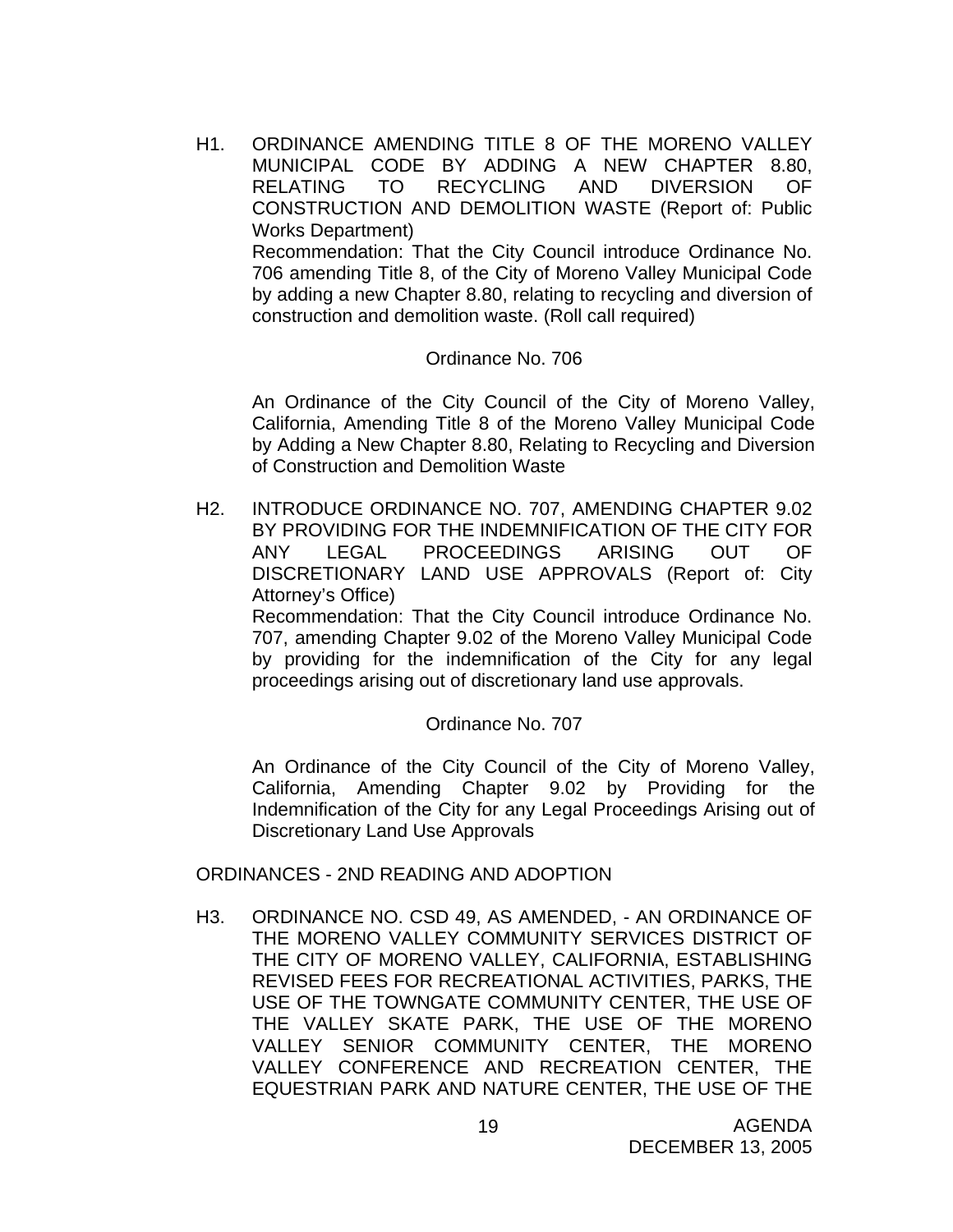MOBILE STAGE UNIT, AND RESCINDING CERTAIN PRIOR ENACTMENTS (RECEIVED FIRST READING AND INTRODUCTION ON NOVEMBER 22, 2005) (Report of: Parks & Recreation Department) Recommendation: Adopt Ordinance No. CSD 49.

### Ordinance No. CSD 49

An Ordinance of the Moreno Valley Community Services District of the City of Moreno Valley, California, Increasing and Establishing Specified Fees for Recreational Activities, Parks, the Use of the TownGate Community Center, the Use of the Valley Skate Park, the Use of the Moreno Valley Senior Community Center, the Moreno Valley Conference and Recreation Center, the Equestrian Park and Nature Center, the Use of the Mobile Stage Unit, and Rescinding Certain Prior Enactments

ORDINANCES - URGENCY ORDINANCES - NONE

RESOLUTIONS – NONE

PUBLIC COMMENTS **ON ANY SUBJECT NOT ON THE AGENDA** UNDER THE JURISDICTION OF THE CITY COUNCIL

Those wishing to speak should complete and submit a BLUE speaker slip to the Bailiff. There is a three-minute time limit per person. All remarks and questions shall be addressed to the presiding officer or to the City Council and not to any individual Council member, staff member or other person.

### **CLOSING COMMENTS AND/OR REPORTS OF THE CITY COUNCIL, COMMUNITY SERVICES DISTRICT, OR COMMUNITY REDEVELOPMENT AGENCY**